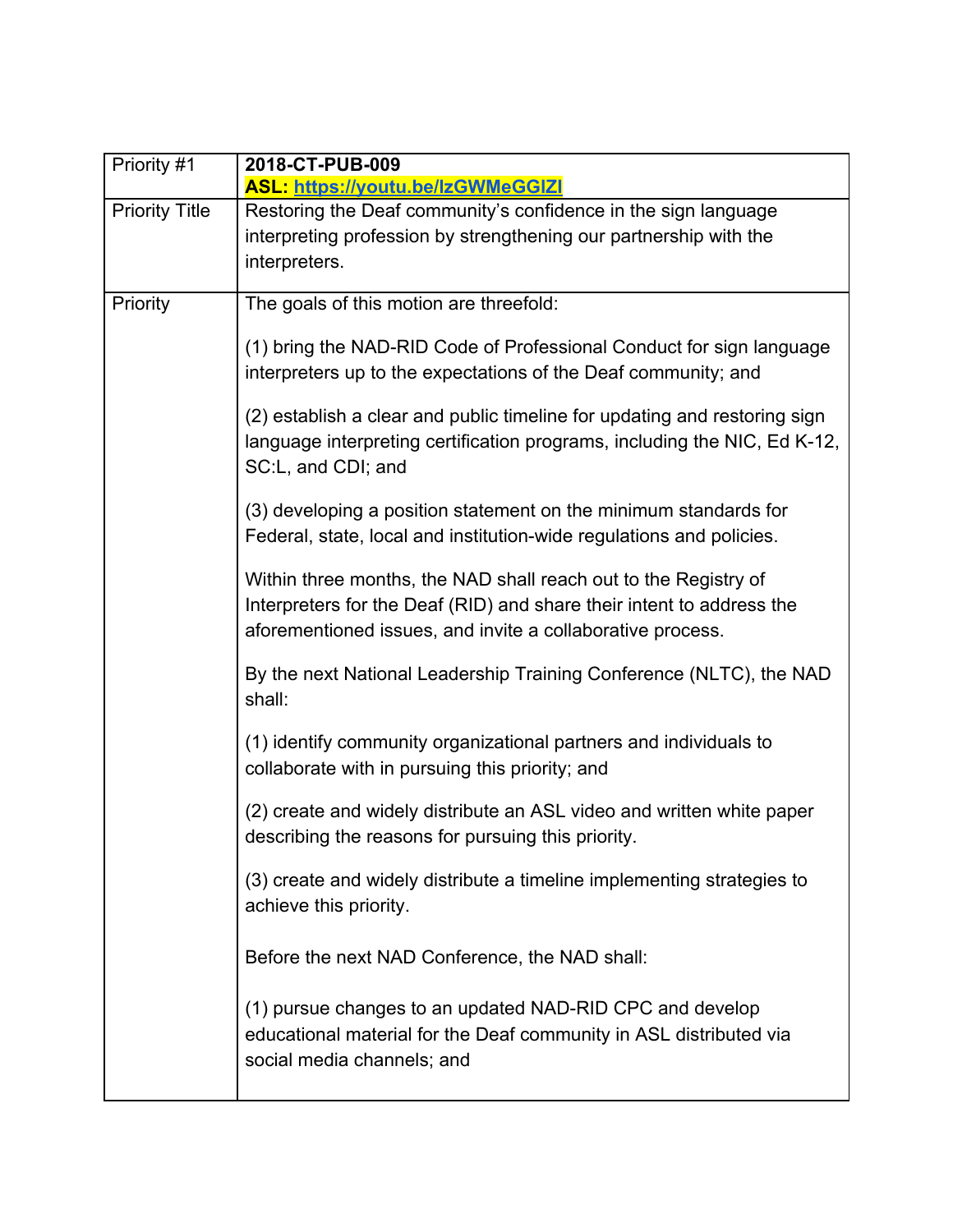(2) create and disseminate collateral that explains how to best collaborate with sign language interpreters in a positive and productive manner; and

(3) report on its progress in advocating for the restoration and updates of RID credentials that were offered prior to the moratorium; and

(4) publish its position statement on minimum standards for sign language interpreting on the NAD website along with supplemental information for state associations, non-profits, and other advocacy entities on the best strategies to support and implement these standards.

| Priority #2           | 2018-CT-PUB-012<br><b>ASL: https://youtu.be/QNu7Mb3WwmA</b>                                                                                                                                                                                                                                                                                                                                                                                                                                                    |
|-----------------------|----------------------------------------------------------------------------------------------------------------------------------------------------------------------------------------------------------------------------------------------------------------------------------------------------------------------------------------------------------------------------------------------------------------------------------------------------------------------------------------------------------------|
| <b>Priority Title</b> | Establish a Task Force with Deaf Seniors of America (DSA) on all<br>aging-related issues.                                                                                                                                                                                                                                                                                                                                                                                                                      |
| Priority              | NAD shall create a task force on aging with DSA. The task force will<br>gather and share information, analyze research and data, promote and<br>publish on the website all the relevant information that will benefit<br>everyone involved in elderly care including seniors, family, caretakers,<br>retirement communities, medical practitioners and providers, and<br>others. It is important for NAD to recognize all subsets of our population<br>including youth, adults, and also our senior community. |

| Priority #3           | 2018-CT-PUB-020                                                                 |
|-----------------------|---------------------------------------------------------------------------------|
|                       | <b>ASL: https://youtu.be/FiSsGGr3-IQ</b>                                        |
| <b>Priority Title</b> | Focusing on Systemic Barriers in Vocational Rehabilitation Services for         |
|                       | the Deaf/HH.                                                                    |
| Priority              | To create a TaskForce to focus on working with Federal and State                |
|                       | agencies in collecting data to ensure that service provision is clarified       |
|                       | and maximized for Deaf individuals in respect to current Federal                |
|                       | laws/regulations (e.g., Workforce Innovation and Opportunity Act, WIOA/Order Of |
|                       | Selection, OOS).                                                                |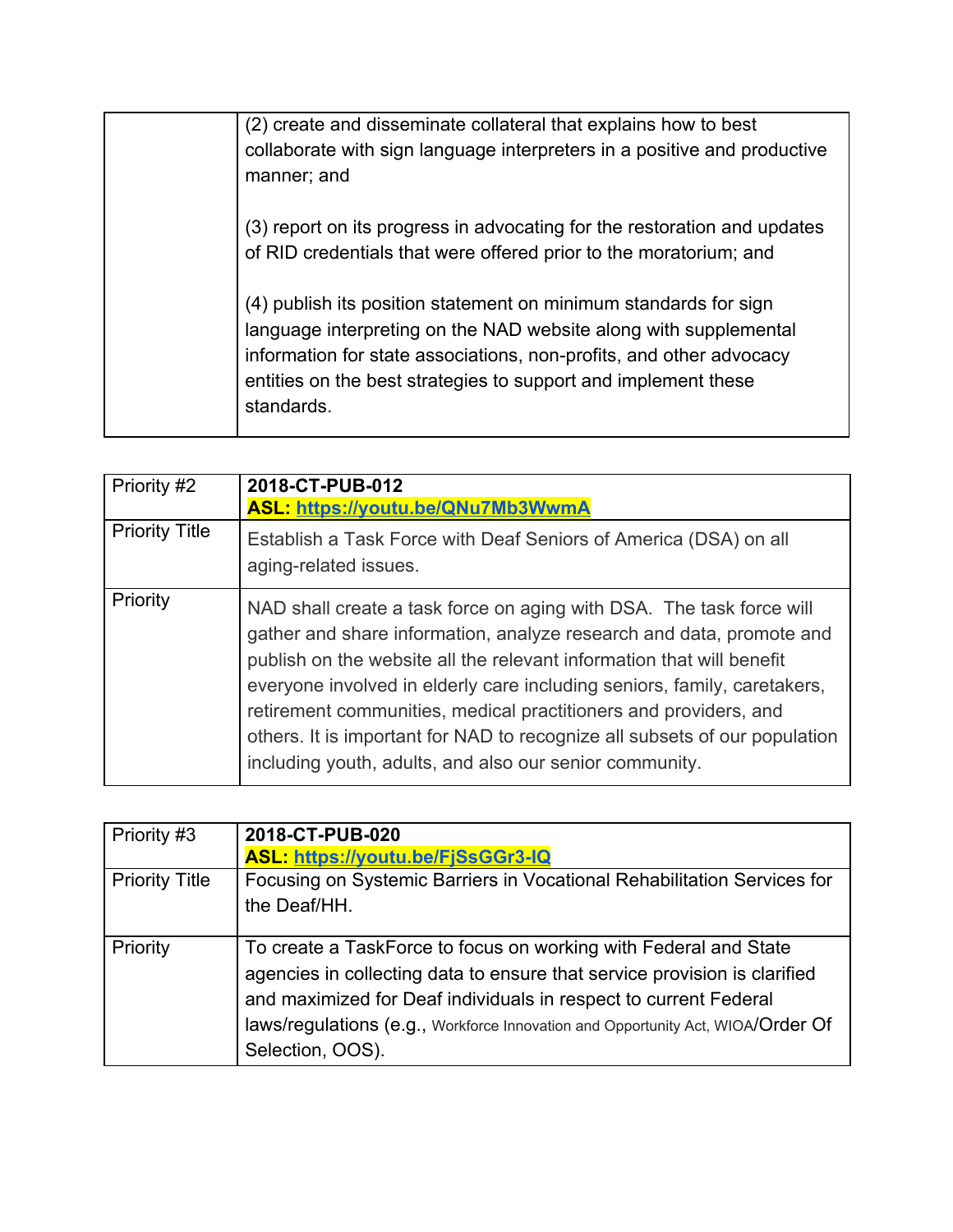| Priority #4           | 2018-CT-EDU-001                                                          |
|-----------------------|--------------------------------------------------------------------------|
|                       | <b>ASL: https://youtu.be/oksM0XVp9ul</b>                                 |
| <b>Priority title</b> | <b>National Parent Campaign</b>                                          |
| Priority              | With appreciation to LEAD-K for engaging in community organizing to      |
|                       | address language acquisition by young deaf children, we also need to     |
|                       | focus our energies on a campaign that reaches out to and educates        |
|                       | parents who first learn that their newborn child is deaf. A national     |
|                       | campaign, in support of and in collaboration with state associations, is |
|                       | needed to recruit parents as allies to promote ASL and English as the    |
|                       | primary languages of instruction with the understanding that equal       |
|                       | consideration shall be given to the signed and spoken language(s) of     |
|                       | the home- which will be another strategic prong in our fight to combat   |
|                       | language deprivation.                                                    |

| Priority #5           | 2018-CT-PUB-016                                                                                                                                                                                                                                                                                                                       |
|-----------------------|---------------------------------------------------------------------------------------------------------------------------------------------------------------------------------------------------------------------------------------------------------------------------------------------------------------------------------------|
|                       | <b>ASL: https://youtu.be/jNuFKKgVEOQ</b>                                                                                                                                                                                                                                                                                              |
| <b>Priority Title</b> | Campaign to spotlight the oppression of Deaf people within the justice                                                                                                                                                                                                                                                                |
|                       | system                                                                                                                                                                                                                                                                                                                                |
| Priority              | The NAD shall collaborate with other organizations to create a campaign<br>to:                                                                                                                                                                                                                                                        |
|                       | $(1)$ create awareness about the lack of communication access in<br>interactions with police officers and throughout the justice system in the<br>United States and the adverse impact such lack of communication<br>access has on the Deaf community; and                                                                            |
|                       | (2) create awareness about the lack of communication access and<br>possible US Constitutional violation of Amendment 8 related to cruel and<br>unusual punishment in state and federal correctional facilities across the<br>United States and the adverse impact such lack of communication<br>access has on the Deaf community; and |
|                       | (3) spotlight current, ongoing efforts to promote equal access to the<br>justice system for the Deaf and hard of hearing; and                                                                                                                                                                                                         |